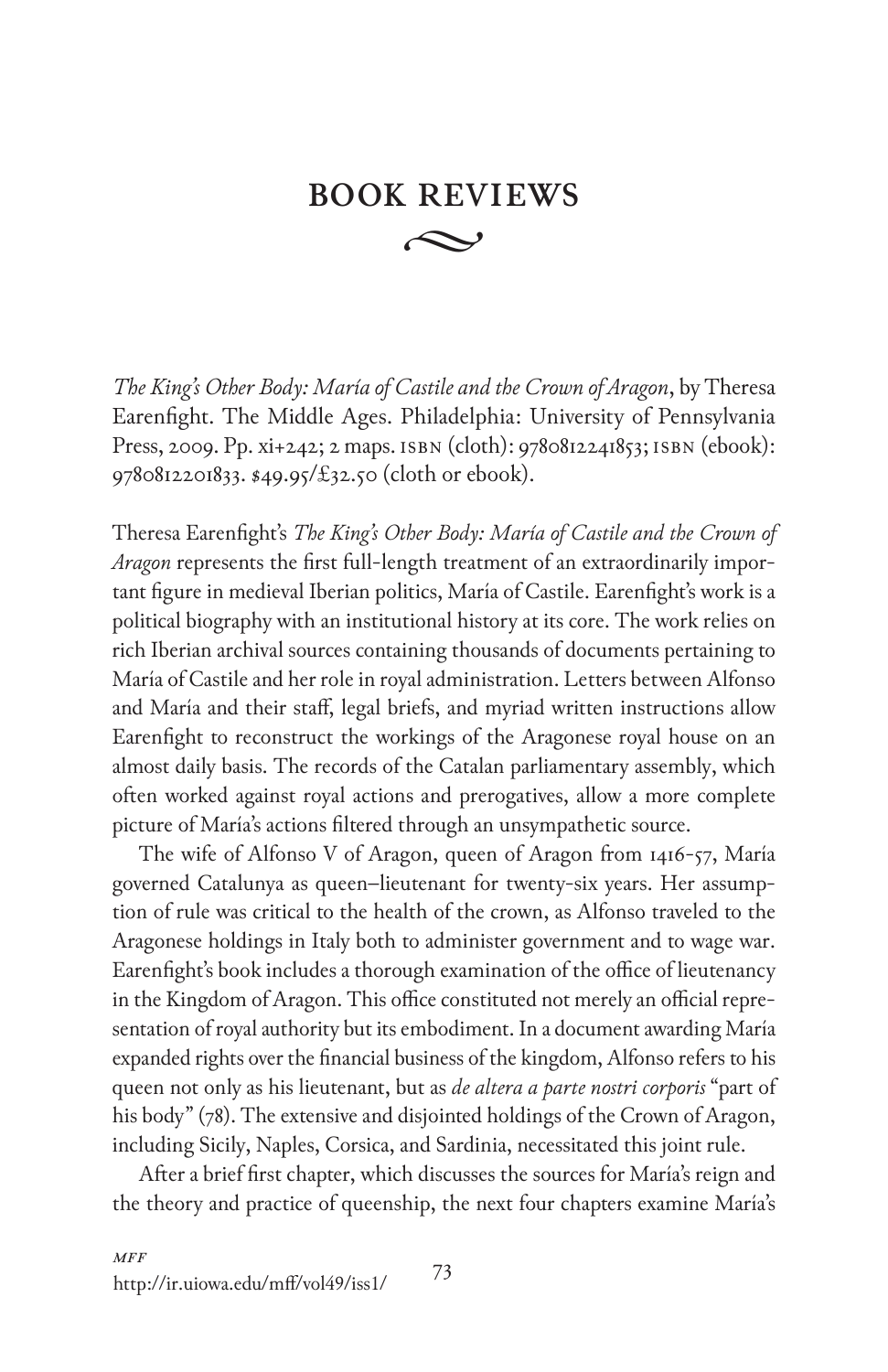life chronologically. Chapter 2 offers details from her childhood and early life in the Castilian court. Married at the relatively late age of fourteen, hers was a strategically important, but unhappy union. Alfonso and María were unable to produce an heir, a source of early tension that would arise intermittently during María's lifetime. The lack of children did not hinder María's political influence, and in fact furthered her opportunities for authority. In this chapter, Earenfight also examines the reasons for Alfonso's departure to Italy in 1420 and his unmistakable preference for Italian realms over Iberian.

Chapter 3 probes more deeply into the office of lieutenancy and its origins in light of María's first tenure in 1420-35. By the fourteenth century the far-flung nature of Aragonese holdings, many of them across the Mediterranean, had made the lieutenancy a necessary element of royal authority. An absent King of Aragon was more the rule than the exception. Earenfight follows the development of the contractual nature of Iberian kingship resulting from frequent royal absences. During her lieutenancy, María controlled all aspects of Catalan government, not as a regent, but in her own right. These included financial, civil, and legal aspects of government and, most significantly, allowed María to convene and preside over the Corts of Catalunya. The authority to convoke the Corts was a core element of kingship. Earenfight argues convincingly that its exercise by María, despite Alfonso's explicit *privilegios*, was both a cause of disquiet and an opportunity for the Catalan nobility to prevaricate. María's presence "substituted a female royal body for a male one" (15) and resulted in a flurry of Iberian legal literature that attempted to qualify and explain it. The legality of her power with regard to the Corts was at issue throughout her lieutenancy, not because of her gender, Earenfight argues, but because of legal issues surrounding a lieutenant's rights.

In chapter 4, Earenfight examines the shift to María's permanent lieutenancy, as it became clear that Alfonso would never return to his Iberian realms. Her influence and responsibilities increased as Alfonso sought to streamline and regularize his long-distance government. While this allowed María unprecedented power and influence, it also made her vulnerable to the stratagems of the Catalan nobility as they became increasingly frustrated with their absentee king. Alfonso's constant need for funds to underwrite his Italian wars was frequently answered through taxation of his Iberian holdings, a situation that enraged the Catalans and led to increased challenges to María's authority.

Chapter 5 outlines the eventual crisis of Alfonso's absentee reign that centered around the manumission of the *remença* peasants. The *remences* were held by serf-like ties to lay and ecclesiastical landlords and had been agitating for their